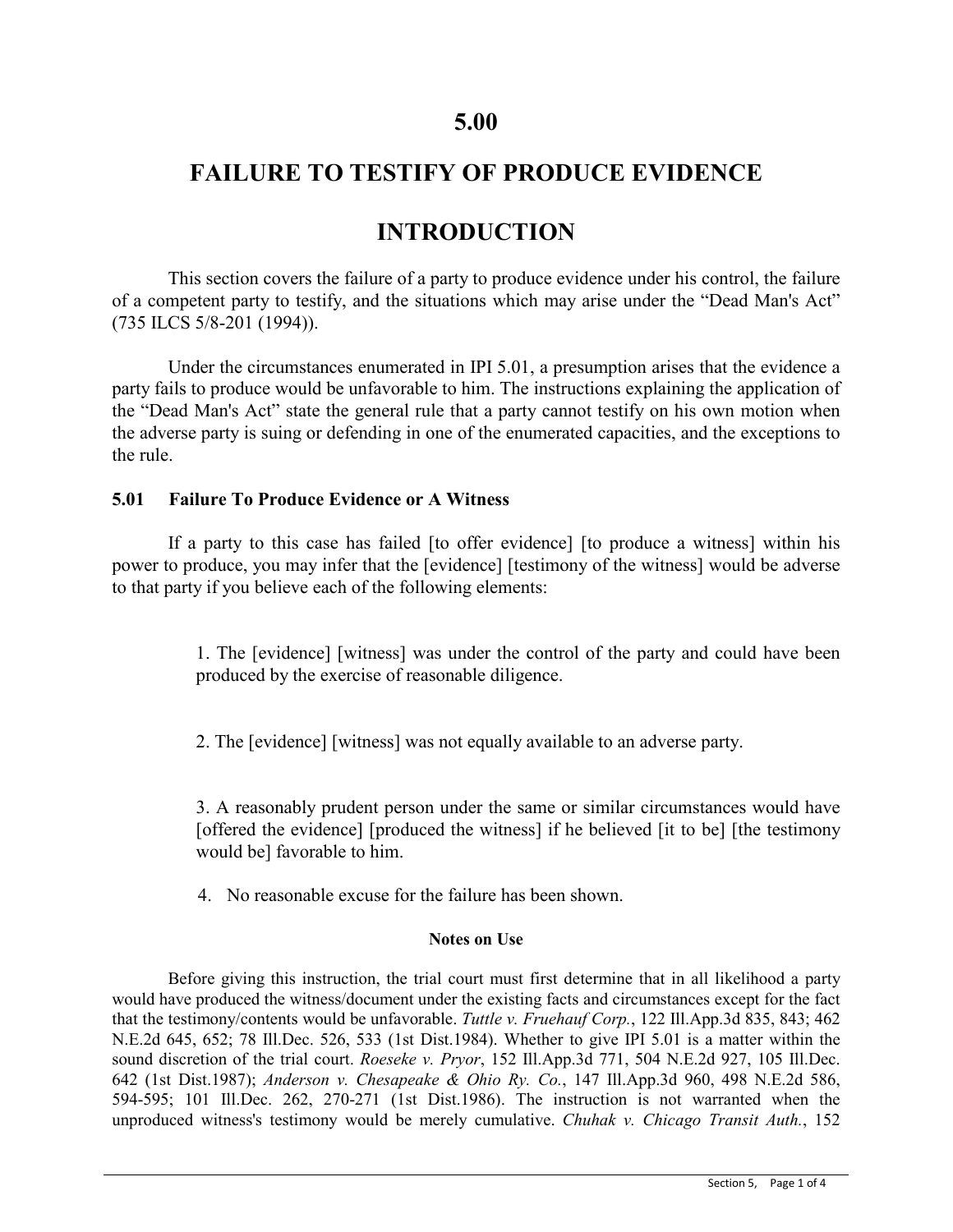Ill.App.3d 480, 504 N.E.2d 875, 881; 105 Ill.Dec. 590, 596 (1st Dist.1987).

#### **Comment**

The failure of a party to produce testimony or physical evidence within his control creates a presumption that the evidence if produced would have been adverse to him. *Beery v. Bre*ed, 311 Ill.App. 469, 474-478; 36 N.E.2d 591, 593-595 (2d Dist.1941) (failure to produce grandson of defendant who drove defendant's automobile at time of occurrence justified presumption that testimony of grandson would have been unfavorable). *See also Zegarski v. Ashland Sav. & Loan Ass'n*, 4 Ill.App.2d 118, 123; 123 N.E.2d 855, 857 (1st Dist.1954). The presumption does not apply if the evidence is "equally available" to either party. *Flynn v. Cusentino*, 59 Ill.App.3d 262, 375 N.E.2d 433, 16 Ill.Dec. 560 (3d Dist.1978); *Chapman v. Foggy*, 59 Ill.App.3d 552, 375 N.E.2d 865, 16 Ill.Dec. 758 (5th Dist.1978); *Wood v. Mobil Chem. Co.*, 50 Ill.App.3d 465, 365 N.E.2d 1087, 8 Ill.Dec. 701 (5th Dist.1977). A witness is not "equally available" to a party if there is a likelihood that the witness would be biased against him, as for example a relative or an employee of the other party. *United States v. Beekman*, 155 F.2d 580, 584 (2d Cir.1946); *Biehler v. White Metal Rolling & Stamping Corp.*, 65 Ill.App.3d 1001, 382 N.E.2d 1389, 22 Ill.Dec. 634 (3d Dist.1978); *Kerns v. Lenox Mach. Co.*, 74 Ill.App.3d 194, 392 N.E.2d 688, 30 Ill.Dec. 33 (3d Dist.1979). This is an evidentiary instruction dealing with failure to produce evidence. This instruction is not intended to be an issue or burden of proof instruction dealing with spoliation. *Dardeen v. Kuehling et al.*, 213 Ill.2d 329, 821 N.E.2d 227, 290 Ill.Dec. 176 (2004).

Giving this instruction to explain this presumption has been approved. *Shiner v. Friedman*, 161 Ill.App.3d 73, 513 N.E.2d 862, 867; 112 Ill.Dec. 253, 258 (1st Dist.1987) (defendant failed to call busboys who inspected washroom floor after plaintiff slipped and fell); *Ryan v. E.A.I. Const. Corp.*, 158 Ill.App.3d 449, 511 N.E.2d 1244, 1252-1253; 110 Ill.Dec. 924, 932-933 (1st Dist.1987) (defendants failed to call employee who had been listed as their expert and twice deposed); *DeBow v. City of E. St. Louis*, 158 Ill.App.3d 27, 510 N.E.2d 895, 902; 109 Ill.Dec. 827, 834 (5th Dist.1987) (defendant failed to produce photos of plaintiff taken by defendant and jail inspection log reports); *Kane v. Northwest Special Recreation Ass'n*, 155 Ill.App.3d 624, 508 N.E.2d 257, 261-262; 108 Ill.Dec. 96, 100-101 (1st Dist.1987) (plaintiff failed to produce underpants of alleged rape victim); *Roeseke v. Pryor*, 152 Ill.App.3d 771, 504 N.E.2d 927, 932-933; 105 Ill.Dec. 642, 647-648 (1st Dist.1987) (defendant hotel failed to produce night manager's report summarizing events in question); *Santiemmo v. Days Transfer, Inc.*, 9 Ill.App.2d 487, 499; 133 N.E.2d 539, 545 (1st Dist.1956) (defendant failed to produce doctor who examined plaintiff by court order secured by the defendant); *Petersen v. General Rug & Carpet Cleaners*, 333 Ill.App. 47, 65; 77 N.E.2d 58, 67 (1st Dist.1947) (defendant failed to call driver of his truck which struck and injured plaintiff).

The adverse presumption depends on the lack of a reasonable excuse for the nonproduction, or the wilful withholding of the evidence. *Coupon Redemption, Inc. v. Ramadan*, 164 Ill.App.3d 749, 518 N.E.2d 285, 290; 115 Ill.Dec. 760, 765 (1st Dist.1987); *Singh v. Air Illinois, Inc.*, 165 Ill.App.3d 923, 520 N.E.2d 852, 858-859; 117 Ill.Dec. 501, 507-508 (1st Dist.1988) (reasonable excuse shown for failure to produce all of decedent's W-2 forms). One "reasonable excuse" for not producing the witness was the witness's conviction of armed robbery. *Lee v. Grand Trunk Western R. Co.*, 143 Ill.App.3d 500, 513; 492 N.E.2d 1364, 97 Ill.Dec. 491, 501 (1st Dist.1986).

The trial court is not required to permit a party to re-open his case to produce the missing witness. *Hollembaek v. Dominick's Finer Foods, Inc.*, 137 Ill.App.3d 773, 778; 484 N.E.2d 1237, 92 Ill.Dec. 382, 386 (1st Dist.1985); *Blackwell v. City Nat'l Bank & Trust Co.*, 80 Ill.App.3d 188, 399 N.E.2d 326, 330; 35 Ill.Dec. 492, 496 (2d Dist.1980) (would have been preferable to allow party to re-open or refuse instruction, but not abuse of discretion).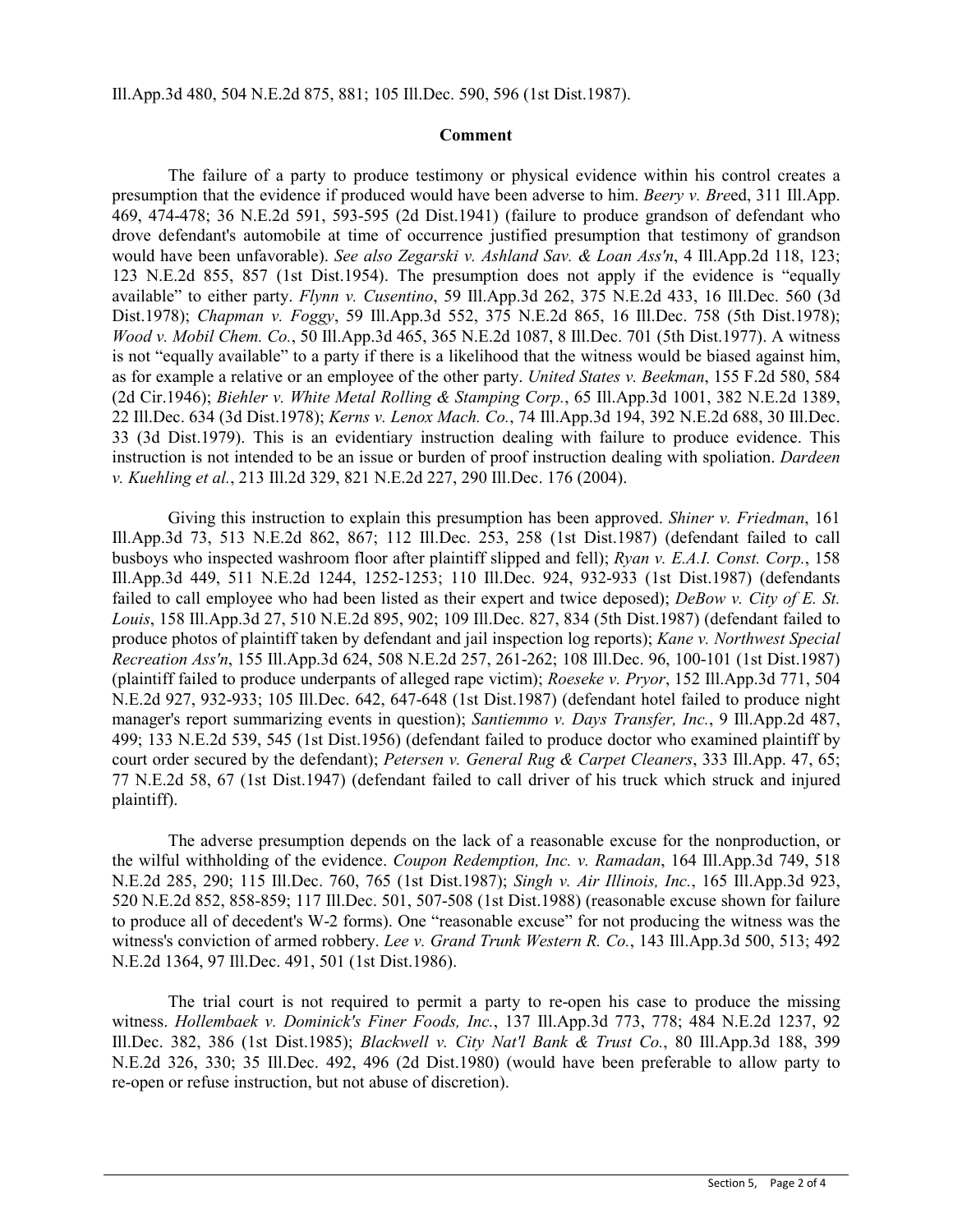### **5.02 Failure Of Party To Testify**

The [plaintiff] [defendant] in this case is [suing] [sued] as [administrator] [executor] [guardian] for a [deceased person] [incompetent person]. Since the deceased cannot be here to testify [since the incompetent person is incapable of testifying], the law does not permit the [defendant] [plaintiff] [or any person directly interested in this action] to testify in his own behalf [to any conversation with the] [deceased] [incompetent person] [or] [to any event which took place in the presence of the] [deceased] [incompetent person]. The fact that the [defendant] [plaintiff] did not testify to those matters should not be considered by you for or against him.

[In this case, however, the (plaintiff)(defendant) called (a witness)(the defendant)(the plaintiff) to testify on his behalf (to conversations with the)(deceased)(incompetent person)(or)(to an event which took place in the presence of the)(deceased)(incompetent person), and therefore the (plaintiff)(defendant)(interested person) had the right to testify as to the same (conversation)(event).]

[In this case, however, since the deposition of the (deceased)(incompetent person) was admitted in evidence on behalf of the (plaintiff)(defendant), the (plaintiff)(defendant)(interested person) had the right to testify as to the same matters admitted in evidence.]

[In this case, however, the law does not prevent the testimony concerning any fact relating to the heirship of the decedent.]

#### **Notes on Use**

The "Dead Man's Act" is applicable and this instruction should be given only when: (1) the witness is a party or an interested person; (2) the witness is called in his own behalf; and (3) an adverse party is suing or defending in one of the enumerated representative capacities.

The instruction is intended to avoid confusion in the minds of the jury by reason of the fact that a party in the case sat silent throughout the trial.

If there is a full waiver of the "Dead Man's Act," no instruction on the subject is needed. If there is a partial waiver, paragraph two will be needed. If a party, due to the invoking of the rule, was incapable of testifying at all, there is no need to use the bracketed portion of the first paragraph.

This instruction is based on the evidence act, 735 ILCS 5/8-201 (1994), as amended effective October 1, 1973. Prior to that amendment, a protected party waived the protection of the act by calling the party or interested person but not by calling a non-party witness to the event. The amendment broadened the waiver to include such witnesses, and the instruction has been modified accordingly.

This instruction combines former IPI 5.02, 5.03, 5.04, 5.05, and 5.06, some of which were unnecessary and others rendered obsolete by the 1973 statutory amendments. Use only those paragraphs or parts of paragraphs that are applicable to the facts of the case.